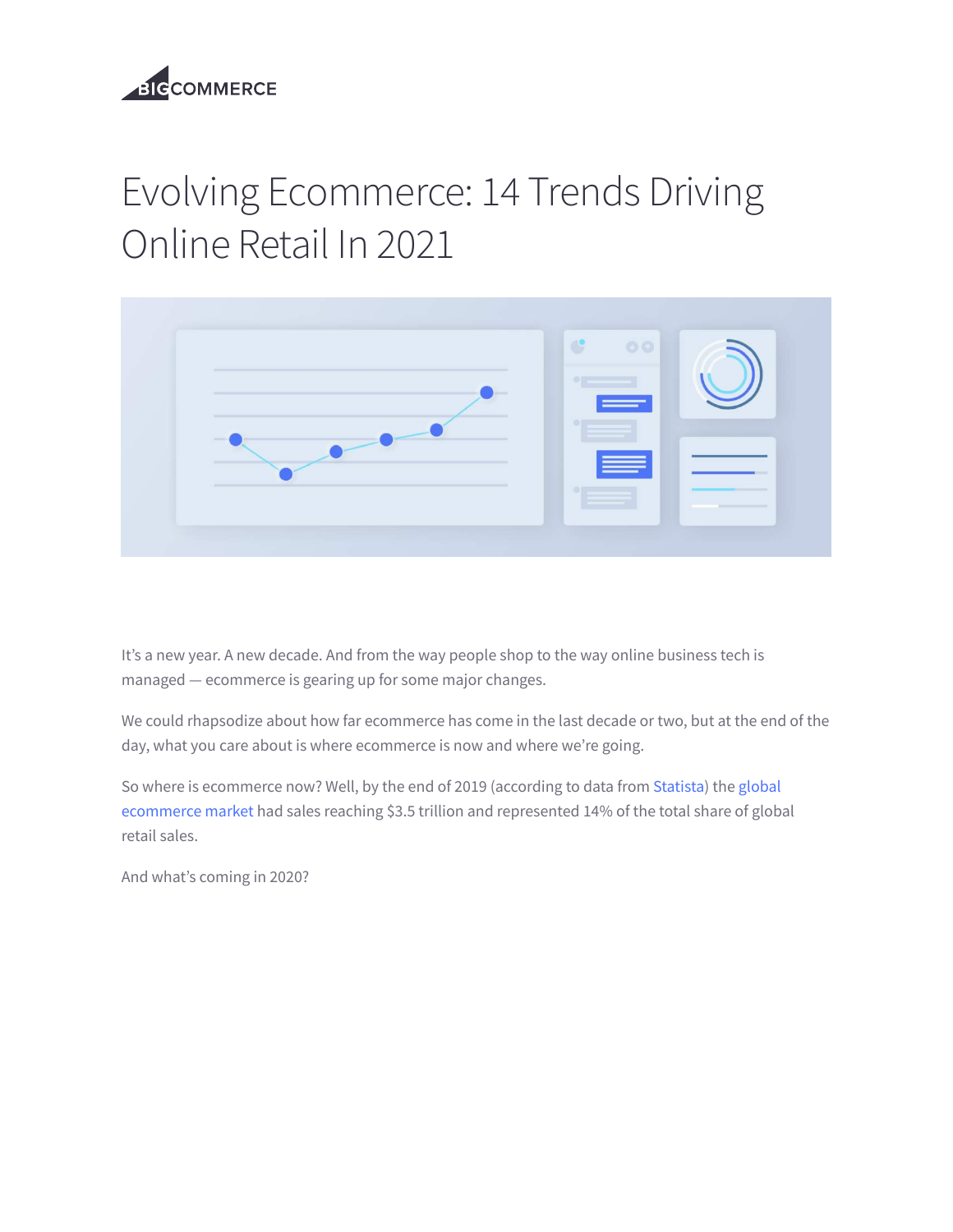Retail e-commerce sales worldwide from 2014 to 2023 (in billion U.S. dollars) Global retail e-commerce sales 2014-2023



This data predicts that by the end of 2020, global ecommerce sales will reach \$4.2 trillion and make up 16% of total retail sales. And these numbers are only predicted to go up as we continue into the '20s.

But for store owners, it isn't as simple as sitting back and watching the cash flow in. Competition online is steeper. Advertising rates are higher. The digital noise is louder. And the way people are shopping is changing.

Keeping up with the latest trends in ecommerce, including both backend efficiencies and frontend conversion-optimizing experiences, is paramount to growing in the retail landscape of 2020.

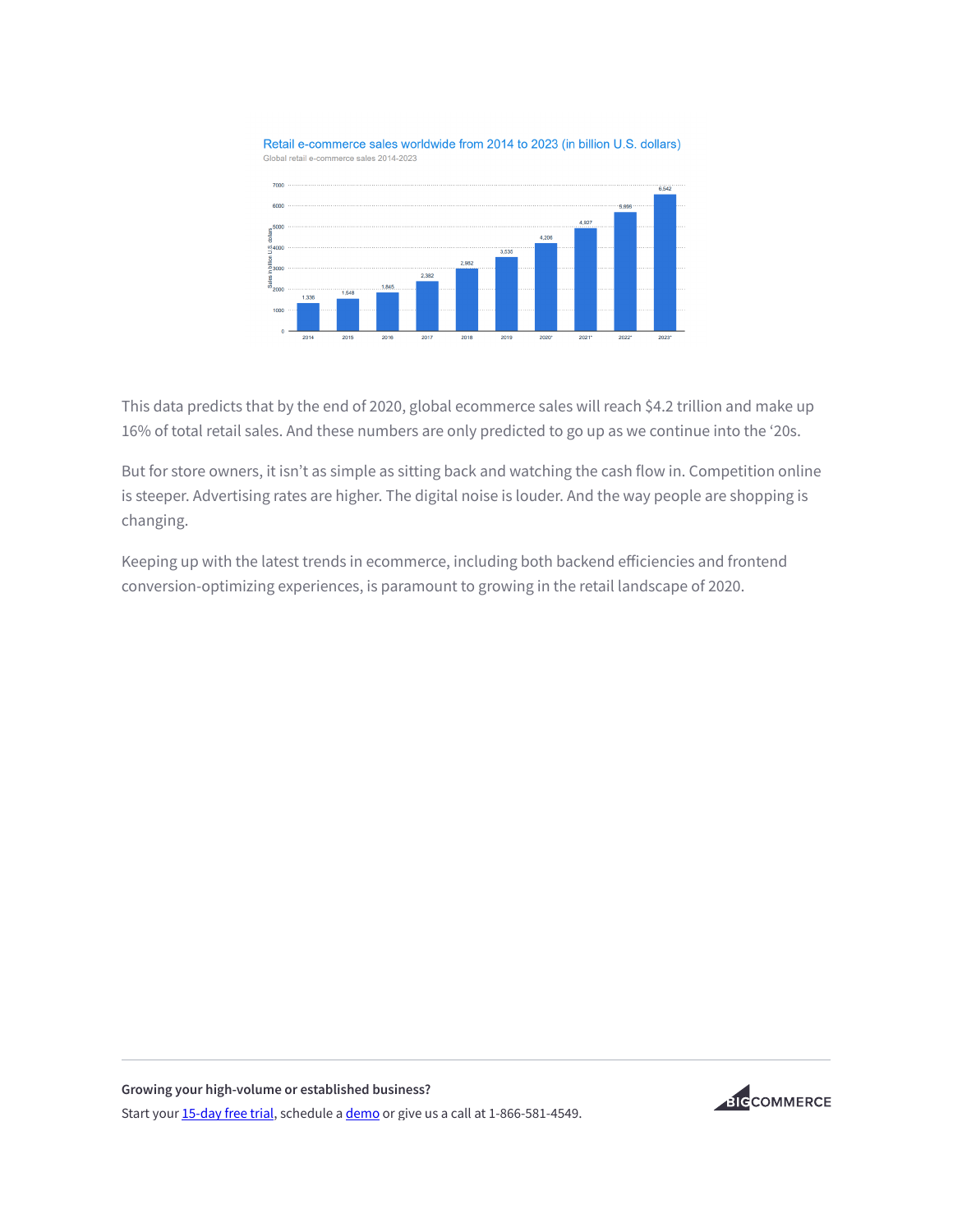## 14 Ecommerce Trends Leading the Way

We talked to industry experts and thought leaders to gather consensus on the big things they see buzzing in ecommerce and retail this year.

Without further ado, here are our best bets for the ecommerce trends we see cropping up (or continuing to be major players) in 2020.

- 1. AR enhances the reality of online shopping.
- 2. There will be a growing volume of voice search.
- 3. AI helps shops learn about shoppers.
- 4. On-site personalization uses those insights to create individualized experiences.
- 5. Big data plays a big part in creating personalized experiences.
- 6. Chatbots improve the shopping experience.
- 7. Mobile shopping is still on the move.
- 8. More ways to pay.
- 9. Headless and API-driven ecommerce allow continued innovation.
- 10. Customers respond to video.
- 11. Subscriptions keep customers coming back.
- 12. Sustainability is becoming more important.
- 13. Businesses should optimize digital strategy for conversion.
- 14. B2B is growing…and changing.

#### 1. Augmented reality enhances the reality of online shopping.

Augmented Reality (AR) has become a major game changer when it comes to online shopping, significantly closing the gap of ambiguity. It helps online shoppers visualize the products that they're

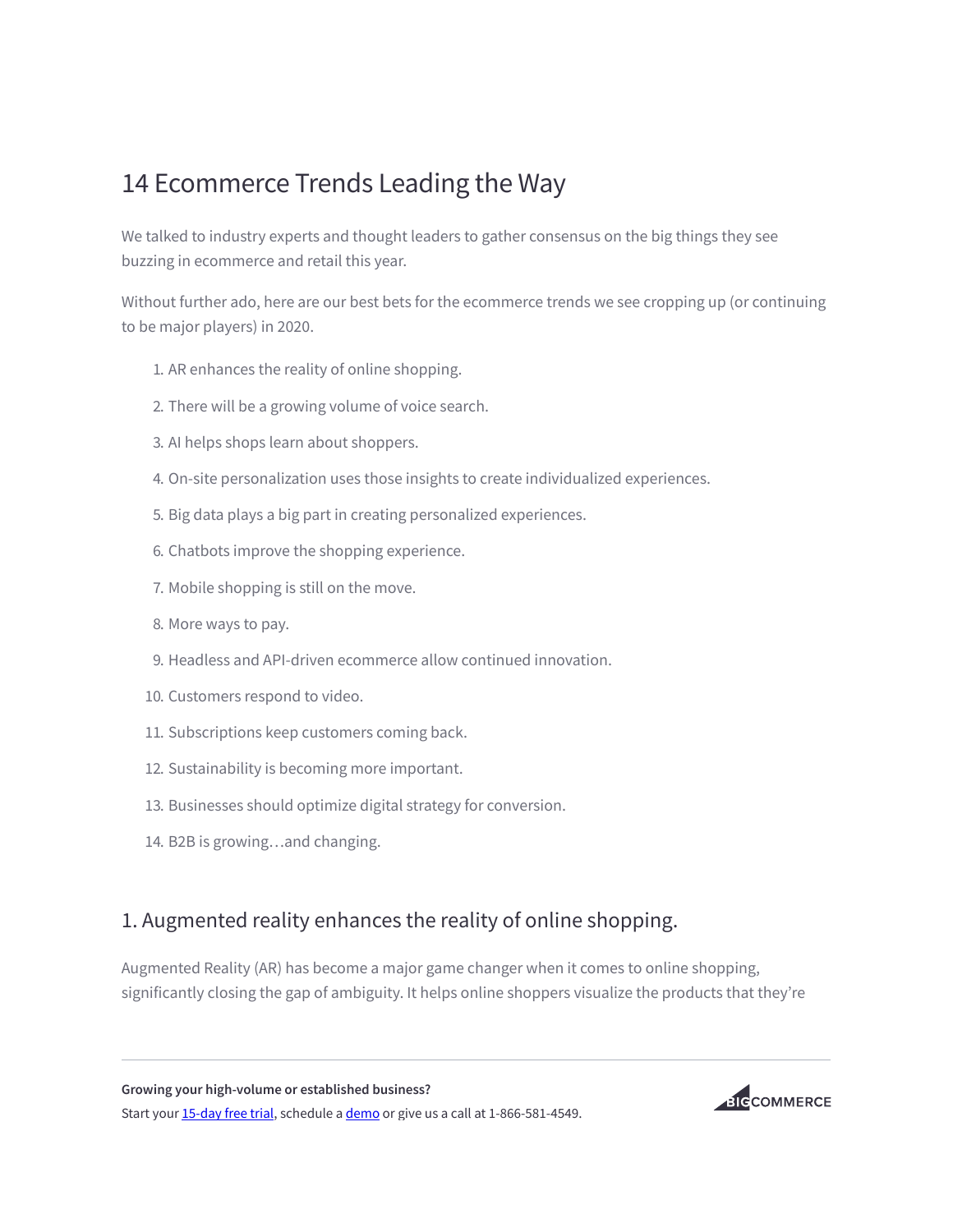interested in, whether it's a clothing item or furniture. Shoppers can now see how they would look while wearing a certain item or how nice their home would look with a certain paint color, all before hitting the "Buy Now" button. This helps online shoppers overcome the hurdle of not being able to see the product firsthand, bringing comparison shopping to a whole new level.

While fast [shipping](https://www.bigcommerce.com/blog/best-shipping-software/) options have been able to lend online shopping almost the same instant gratification of retail shopping, there has historically been one downside: you can't feel the product or see it on your body or in your home. AR makes visualizing the product in your life possible.

[Burrow](https://burrow.com/), a DTC furniture brand, uses AR to help customers visualize how their couches will fit in their living rooms. Their Burrow at Home app uses [ARKit](https://apps.apple.com/us/app/burrow-at-home/id1304445713) to place true-to-scale 3D models of Burrow's couches in photos taken on customers' iPhones and iPads.



In 2019, [Gartner](https://www.gartner.com/en/newsroom/press-releases/2019-04-01-gartner-says-100-million-consumers-will-shop-in-augme) predicted that 100 million consumers will shop using AR by 2020, so it will be interesting to see how that shakes out in the coming year.

Michael Prusich, Director of Business Development at [1Digital](https://www.1digitalagency.com/) Agency, agrees with this prediction:

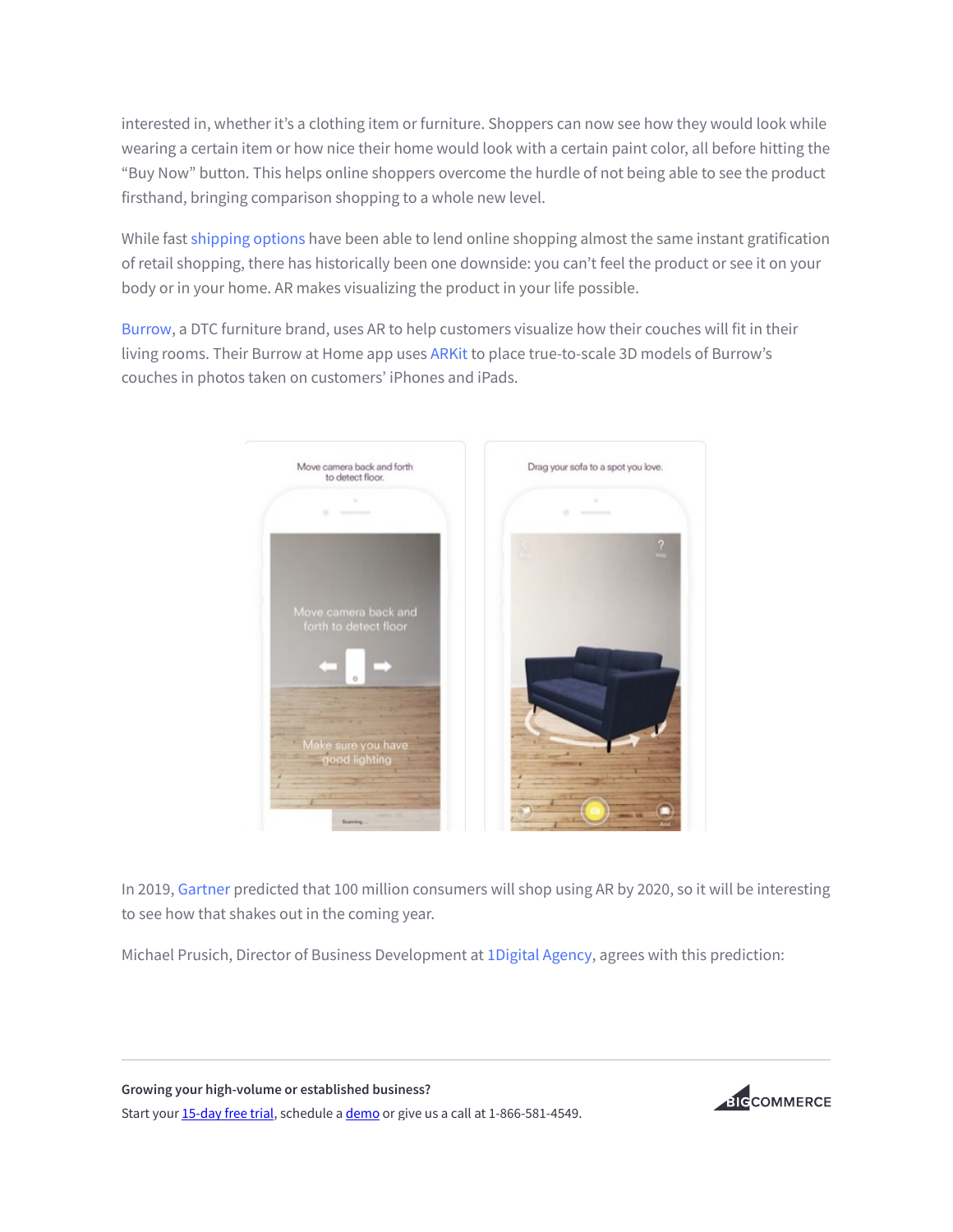"Polls have shown some really powerful numbers in regards to AR too: 35% of people say that they would be shopping online more if they could virtually try on <sup>a</sup> product before buying it, and 22% would be less likely to visit <sup>a</sup> brick-and-mortar store if AR was available via their favorite [ecommerce](https://www.bigcommerce.com/blog/best-ecommerce-stores/) store. AR grants <sup>a</sup> person with the ability to not just see <sup>a</sup> 3D model of <sup>a</sup> product but lets <sup>a</sup> user see how it looks if they were actually wearing it. Some products and industries lend themself better to traditional shopping methods, but AR is going to shake things up sooner than later."

Tessa Wuertz, Director of Marketing & Partnerships, [efelle.com,](https://www.seattlewebdesign.com/) also sees the potential for even smaller to midmarket businesses joining the trend:

"We are expecting <sup>a</sup> lot more businesses utilizing AR for their products and businesses — so much so that it will become more standard in ecommerce and social [media](https://www.bigcommerce.com/ecommerce-answers/what-is-social-media-marketing-for-online-businesses/) platforms. We're seeing it put to use with larger companies, but <sup>I</sup> think we're soon going to start seeing it become mainstream for businesses of all sizes."

### 2. There will be a growing volume of voice search.

Loop [Ventures](https://voicebot.ai/2019/06/18/loup-ventures-says-75-of-u-s-households-will-have-smart-speakers-by-2025-google-to-surpass-amazon-in-market-share/) forecasts that 75% of U.S. households will own a smart speaker by 2025. People are increasingly relying on voice assistants like Google Assistant or [Amazon](https://www.bigcommerce.com/blog/selling-amazon-bigcommerce/) Alexa to do everything from check the weather to buy [products](https://www.bigcommerce.com/ecommerce-answers/how-choose-product-sell-online/) online.

Picture this: you're in your kitchen, realizing you're running low on milk, bread, dog food and lunch meat, all of which you can order with a simple voice command on your voice assistant. It saves time on browsing, entering your payment and shipping information, and the device remembers past purchases, making it very easy to repeat the order. You can also order takeout while you're at it, while never having to touch a single screen.

As more and more households gain this technology and grow more comfortable using it to make purchases, there's a lot of untapped potential for ecommerce businesses looking to get in on the ground floor.

David Zimmerman, Director of eCommerce Solutions, [Kensium,](https://www.kensiumsolutions.com/) included "more involvement of voiceenabled solutions in the commerce space with Amazon Alexa and Google Home" high on his list of 2020 trends to keep an eye on.

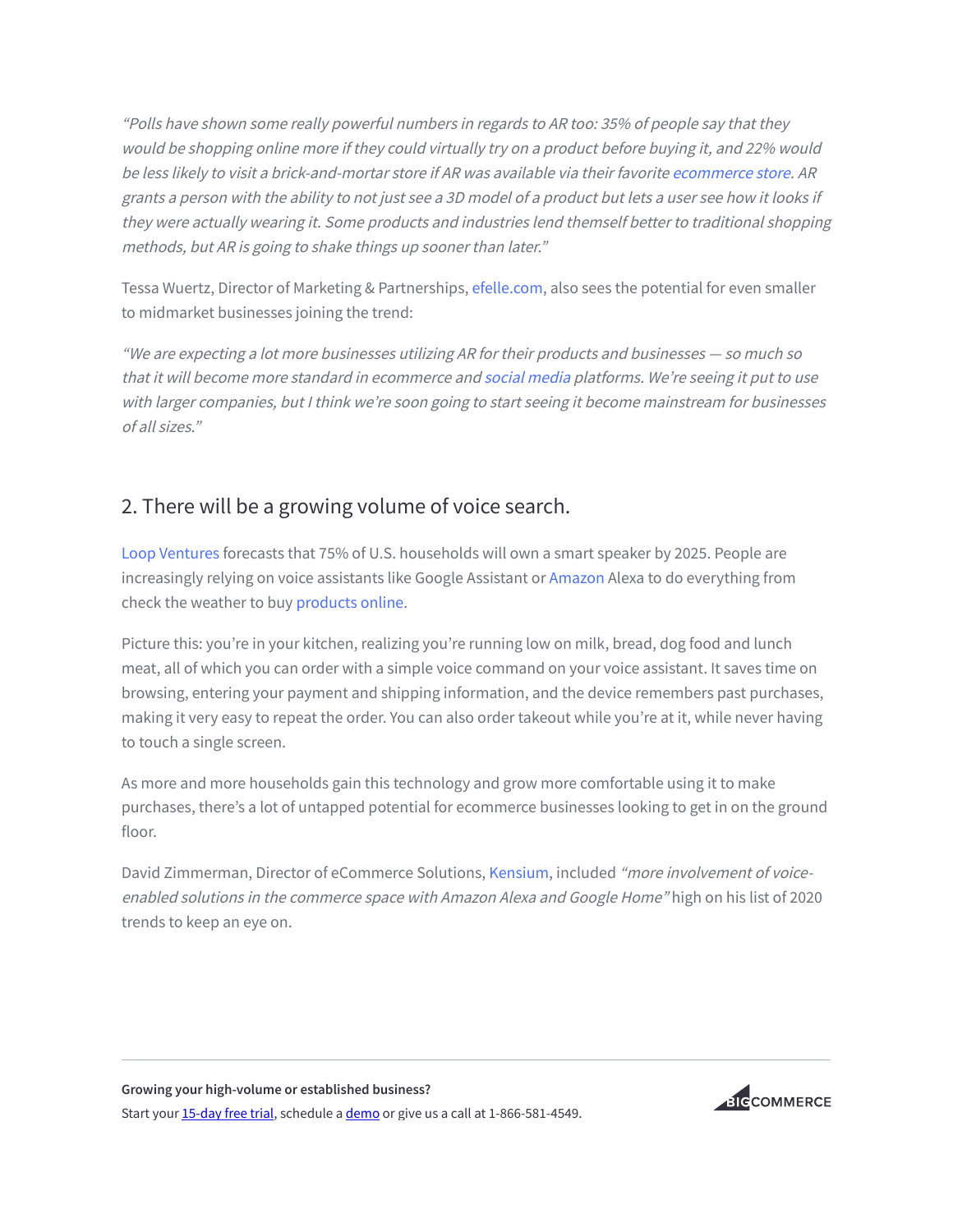#### 3. AI helps shops learn about shoppers.

Another aspect of brick-and-mortar shopping that has historically been lost in online [shopping](https://www.bigcommerce.com/articles/ecommerce/) is the helpful in-store associate who can offer product recommendations and personalized guidance based on the shopper's needs or requests.

The prevalence of Artificial [Intelligence](https://www.bigcommerce.com/blog/ecommerce-ai/) (AI) and machine learning will increase, as retailers target new ways to enhance personalization and improve [customer](https://keap.com/lifecycle-marketing/assessment?bigcommerce?utm_source=blog&utm_medium=referral&utm_campaign=blogs_blog_exchange) service, which is why all online businesses should invest in this development.

AI can also:

- Help businesses learn about their customers and supply them with the personalized experiences they are demanding.
- Help companies connect customer data with real-time insights to improve the shopping experience.
- Automate tasks such as customer support through [chatbots](https://www.userlike.com/en/blog/chatbots) to help customers 24/7 or generate timely offers.
- Optimized pricing and discounting and demand forecasting.

Leading fashion brand [Natori](https://www.natori.com/) used artificial intelligence to make smarter choices for their digital ad spending. The result was a 76% [increase](https://www.businesswire.com/news/home/20180419005546/en/Natori-AI-Transform-Social-Media-Sales-Sees) in social media revenue.



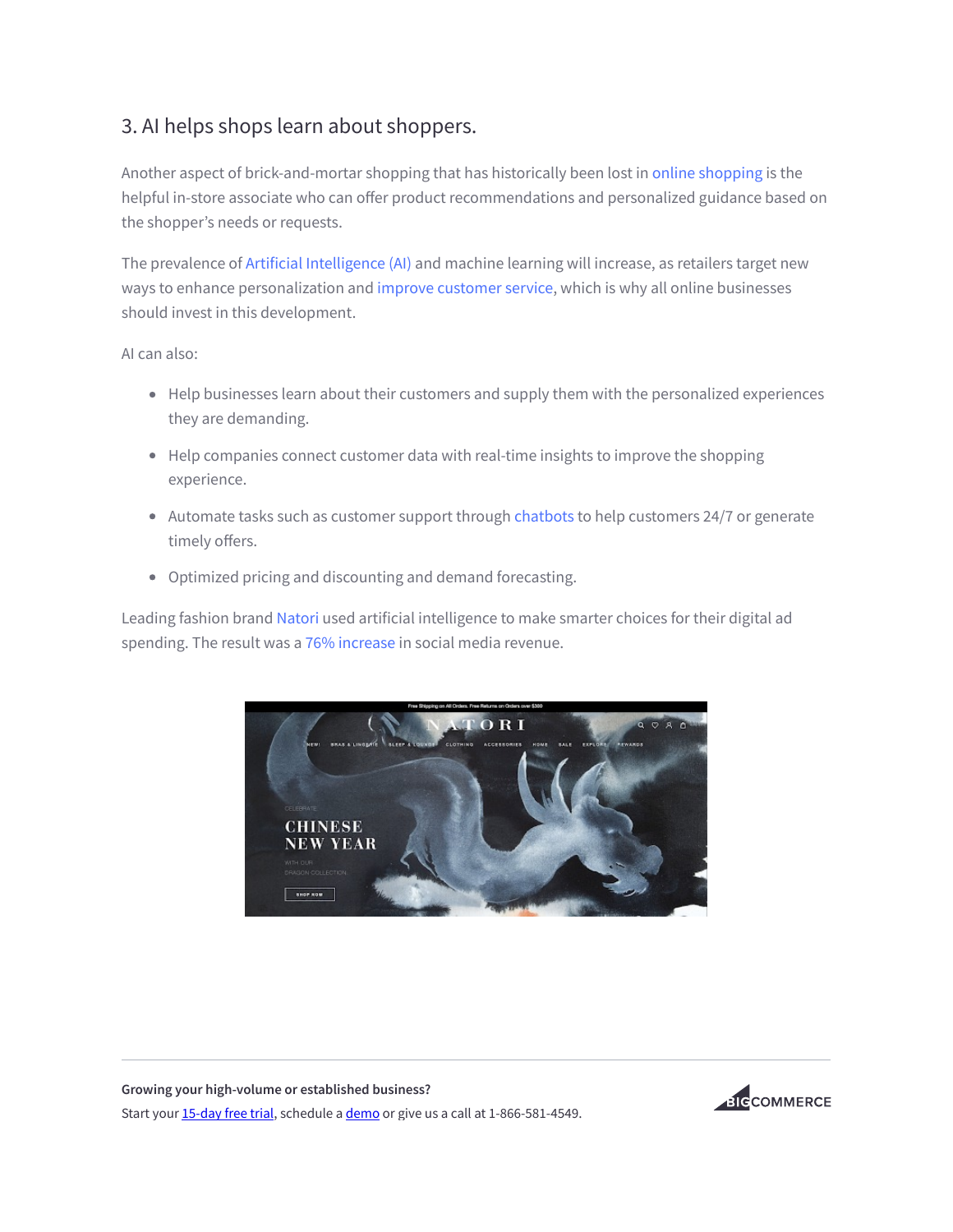Ron Smith, Editor in Chief, The Digital [Outdoor](http://www.thedigitaloutdoorsman.com/), emphasizes how the complexity of AI and the ability to make it more human is also increasingly important:

"People want to know that brands care about them, and AI will be programmed accordingly. We have currently seen the opposite behavior on social [media,](https://www.bigcommerce.com/blog/social-media-advertising/) where AIs learn from humans' more negative remarks, but it's highly likely that consumers will crave the impact. If bots can learn how to form sentences to convey an emotion, companies can soon teach them to offer comfort and products based on customers' moods."

#### 4. On-site personalization uses those insights to create individualized experiences.

As mentioned above AI is increasing in ecommerce and with a number of applications. One way AI can be used is to gather [information](https://www.yieldify.com/blog/behavioral-segmentation-definition-examples/) about visitors and then help adjust the site to their wants and needs. Humans value [experiences](https://www.bigcommerce.com/blog/ecommerce-customer-experience/) and products that have been tailored to them. This again is something that is often lost in the switch to online, self-service shopping.

Implementing [personalized](https://www.bigcommerce.com/blog/ecommerce-personalization/) experiences on-site or in marketing efforts has been shown to have a strong effect on revenue, with one [study](https://www.bcg.com/publications/2019/next-level-personalization-retail.aspx) finding it had a 25% revenue lift. [Recent](https://www.bigcommerce.com/blog/bounce-rates/#what-is-a-bounce-rate-on-an-ecommerce-website) data also shows personalization efforts can reduce bounce rates by 45%.

[Kaleigh](https://www.kaleighmoore.com/) Moore, freelance writer and ecommerce specialist, sees AI-powered personalization becoming increasingly relevant in 2020:

"As brands harness and leverage more data, they'll be able to create incredibly relevant experiences for shoppers that feel tailor-made."

### 5. Big data plays a big role in creating personalized experiences.

Of course, not all personalization is created equal, and different experts have different visions for where ecommerce personalization will go in 2020. Some also consider personalization to be a double-edged sword because data and privacy are being raised as concerns for some consumers.

Luis Catter, Conversion Rate Optimization Expert at Kensium [Solutions](https://www.kensiumsolutions.com/), has his own predictions for how personalization will continue to evolve alongside data concerns:

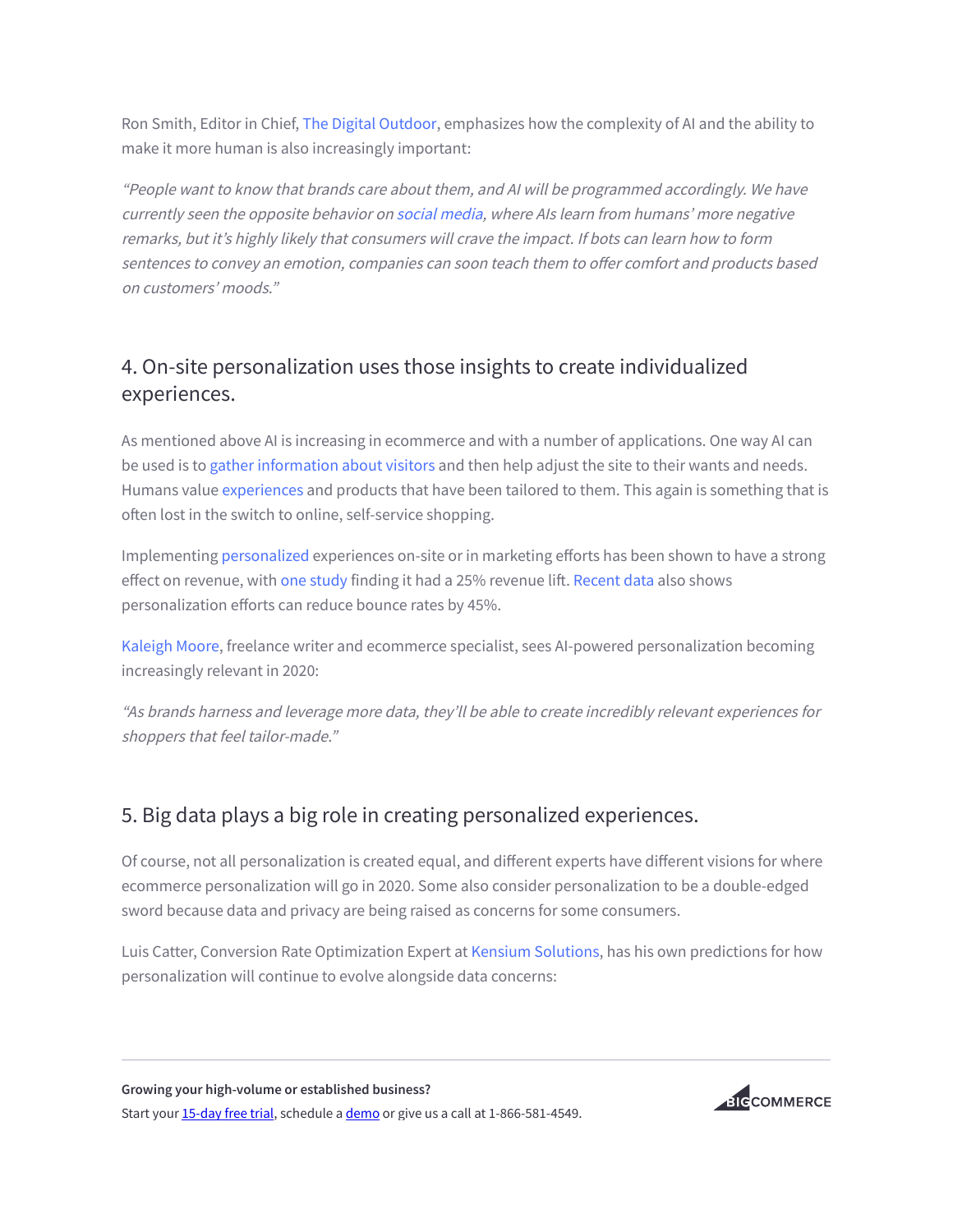"As the tech giants continue to expand and bring more services in-house, personalization will eventually make its way to the internet of things. In addition to seeing suggestions on search engines or shopping platforms, we'll also see them on our thermostats and our doorbell cameras. However, with some of the legislation being enacted, we'll be able to opt out of it. This will create an interesting dichotomy people who have ultra-personalized experiences and those who do not. This will have interesting impacts on how we as marketers are able to reach new users."

#### 6. Chatbots improve shopping experiences.

At the crux of personalization and AI capabilities is the cheery chatbot who can serve the role of the [brick-and-mortar](https://www.bigcommerce.com/blog/?p=30006) greeter and salesperson. [Chatbots](https://www.bigcommerce.com/blog/chatbots/) allow stores to communicate with thousands of customers while giving them the feeling of personal attention and thoughtful recommendations based on their responses.

And in reality, a growing number of shoppers actually prefer to converse with bots and other digital selfservice tools. One study found that more than 60% of [customers](https://kinsta.com/blog/ecommerce-statistics/) report preferring having websites, apps, or chatbots answer their simpler inquiries. One of the major reasons for this is because of the faster response time.

Experts predict that 80% of [businesses](https://www.businessinsider.com/80-of-businesses-want-chatbots-by-2020-2016-12) will be using chatbots in 2020. In addition to just increasing in frequency, there are a number of ways experts predict bots will evolve in the coming years.

Shane Barker, Founder and CEO of ecommerce thought leadership blog [shanebarker.com/blog](https://shanebarker.com/blog/) posits:

"Chatbots are all the rage today for customer [support](https://www.bigcommerce.com/blog/ecommerce-customer-service/). However, <sup>I</sup> think they'll drastically change the way people shop online. They'll become one of the most important marketing tools. In the retail space, self-checkout kiosks will probably become the norm and in-store marketing will increase."

Duran Inci, CEO of [Optimum7](http://www.optimum7.com/), sees chatbots becoming increasingly personalized to improve the customer experience:

"The same way chatbots are becoming more intuitive, so do I think that personal shopping assistant bots online will become more prevalent, using previous data to help anticipate new products that you'll like. Similar to Amazon's suggestions for similar products."

#### 7. Mobile shopping is still on the move.

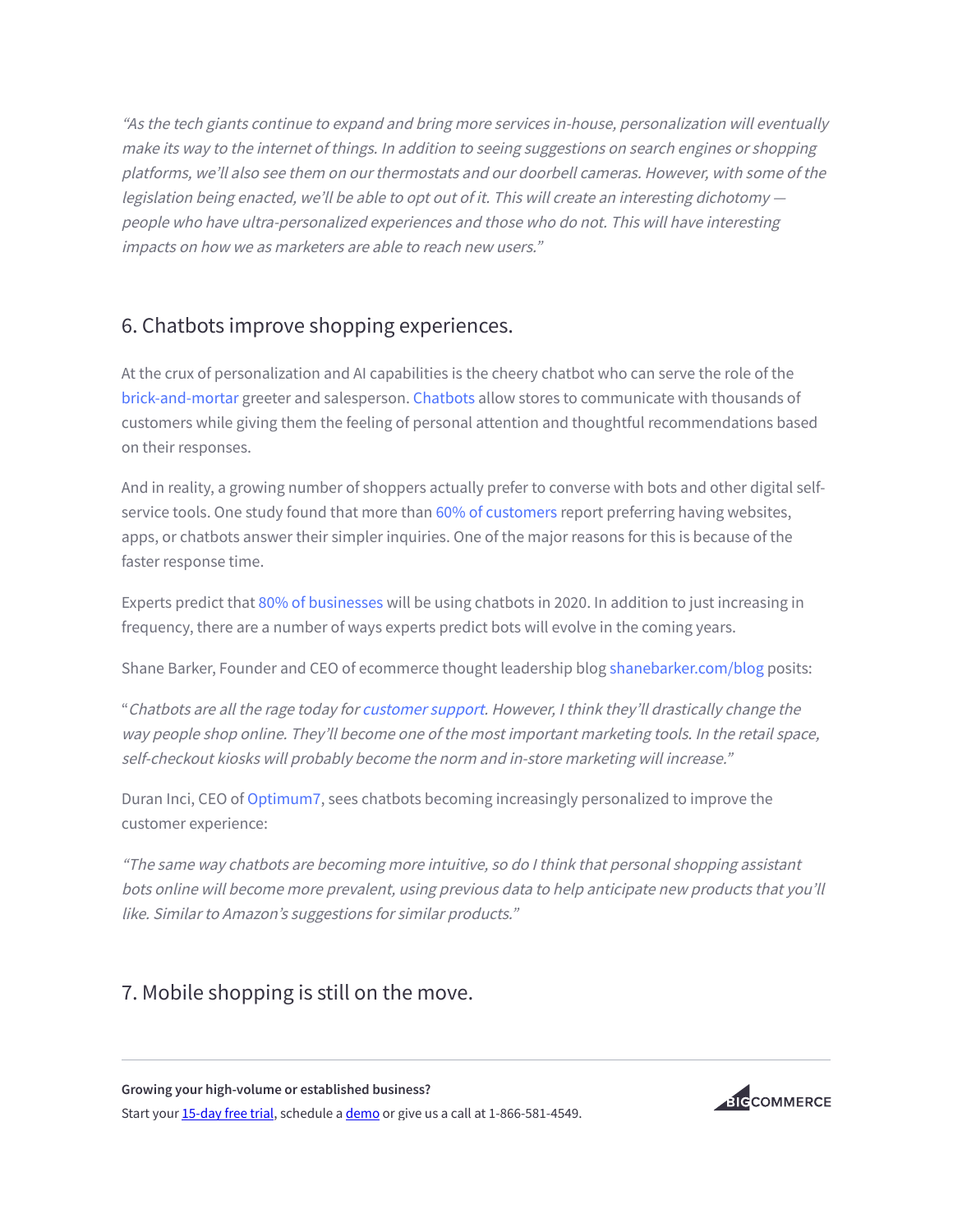So far, we've mostly focused on the ways ecommerce is closing the gap and bringing physical store experiences online. However, there are still many things that ecommerce has up on in-person retail. One of the clear advantages is the ability to shop from anywhere.

In 2019, Statista [estimated](https://www.statista.com/chart/13139/estimated-worldwide-mobile-e-commerce-sales/) that by the end of 2021, 73% of ecommerce sales will take place on a mobile device. With that in mind, your site must be built using robust responsive design. Consumers should be able to shop on their phones just as easily as they can on their desktops.

Ecommerce businesses are doing their best to provide a smooth user experience on their ecommerce sites with a number of payment options including e-wallets. China is a leader in online payment, with WeChat and Alipay each having over 1 billion users.

Corey Dubeau, VP of Marketing at Northern [Commerce,](https://www.northern.co/) is one of many who see "improved quality and more mobile payment integrations" to be a harbinger of change in 2020.

Another response to ever-increasing mobile users is the use of [PWAs](https://www.bigcommerce.com/blog/pwa/) or progressive web apps. PWAs can give mobile shoppers a native app-like experience with features like the ability to work offline and allow push [notifications.](https://aimtell.com/blog/5-ways-to-use-web-push-notifications-marketing-mix) They can give ecommerce brands another way to improve the customer journey for online shoppers using mobile devices.

#### 8. More ways to pay.

We talked about the expectation around payment options for mobile, but customers are also expecting more and better payment options full stop.

For example, when shopping from an overseas business they may expect to be able to buy using their preferred local payment provider.

Additionally, customers are used to the ease of shopping on big online retailers like Amazon and Walmart. They save the customers' billing and shipping information to make for a fast and easy checkout experience without a lot of data entry. Ecommerce websites are increasingly using payment options like Apple Pay, Paypal, and other financing options that enable a frictionless checkout.

Joe Chilson, Head Writer and Account Manager, [1Digital](https://www.1digitalagency.com/) Agency sees centralization of payments also making strides in 2020:

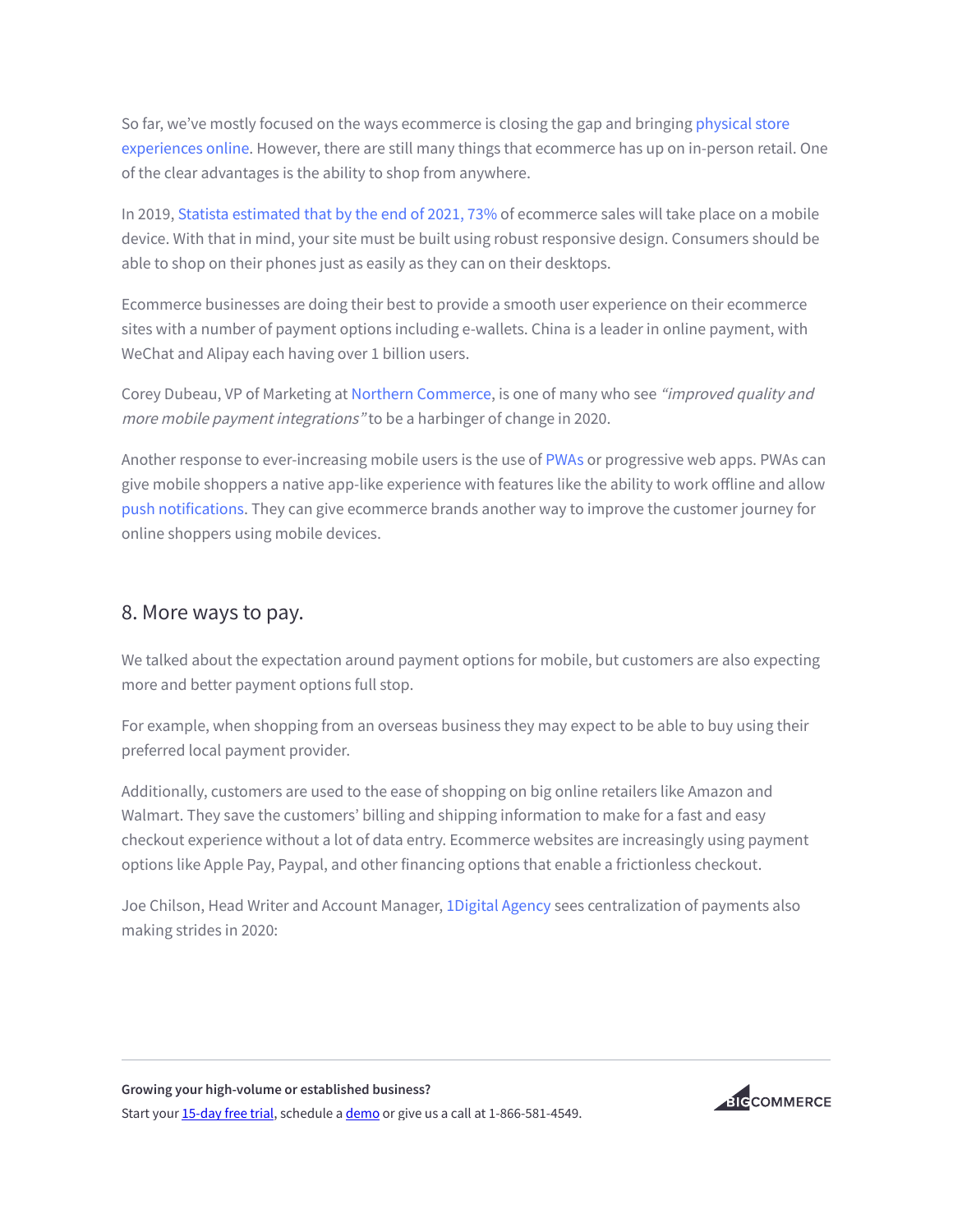"Think about how easy it would be to buy <sup>a</sup> product on any website if, at checkout, you could simply give them an ID unique to you. This unique ID would be for <sup>a</sup> centralized wallet service that would securely store all your payment info, shipping and billing addresses, preferences, etc. Companies like [Apple](https://www.bigcommerce.com/blog/apple-pay-tips-mobile-payments/) and PayPal have taken shots at this in the past, but I think it could become more normalized."

#### 9. Headless and API-driven ecommerce allow continued innovation.

So far most of the trends on this list have been things that the customer interacts with directly. However, the backend tech structure of their favorite online store is probably not something they're aware of even if it has a huge effect on their overall experience.

Headless [commerce](https://www.bigcommerce.com/blog/?p=28831) is a solution that allows a store's [ecommerce](https://www.bigcommerce.com/articles/ecommerce/ecommerce-platforms/) platform to be completely decoupled from the frontend presentation layer. This can allow them to use a [CMS](https://www.bigcommerce.com/blog/?p=55937), DXP, PWA, or many other existing or custom frontends to complete their tech stack. This can have powerful implications for what the store is able to accomplish with content marketing, [SEO](https://www.bigcommerce.com/blog/ecommerce-seo/), and digital experience on their storefront.

2020 may see an increased adoption of [headless](https://www.bigcommerce.com/blog/flexible-headless-commerce-solutions/) — particularly new headless frontend solutions like more IoT and PWAs. It will also likely be considered by a wider market including smaller businesses and B2B use cases.

[LARQ,](https://www.bigcommerce.com/case-study/larq/) a seller of a self-purifying water bottles, recently launched their headless site using BigCommerce as the backend ecommerce engine and a custom-built frontend using React.



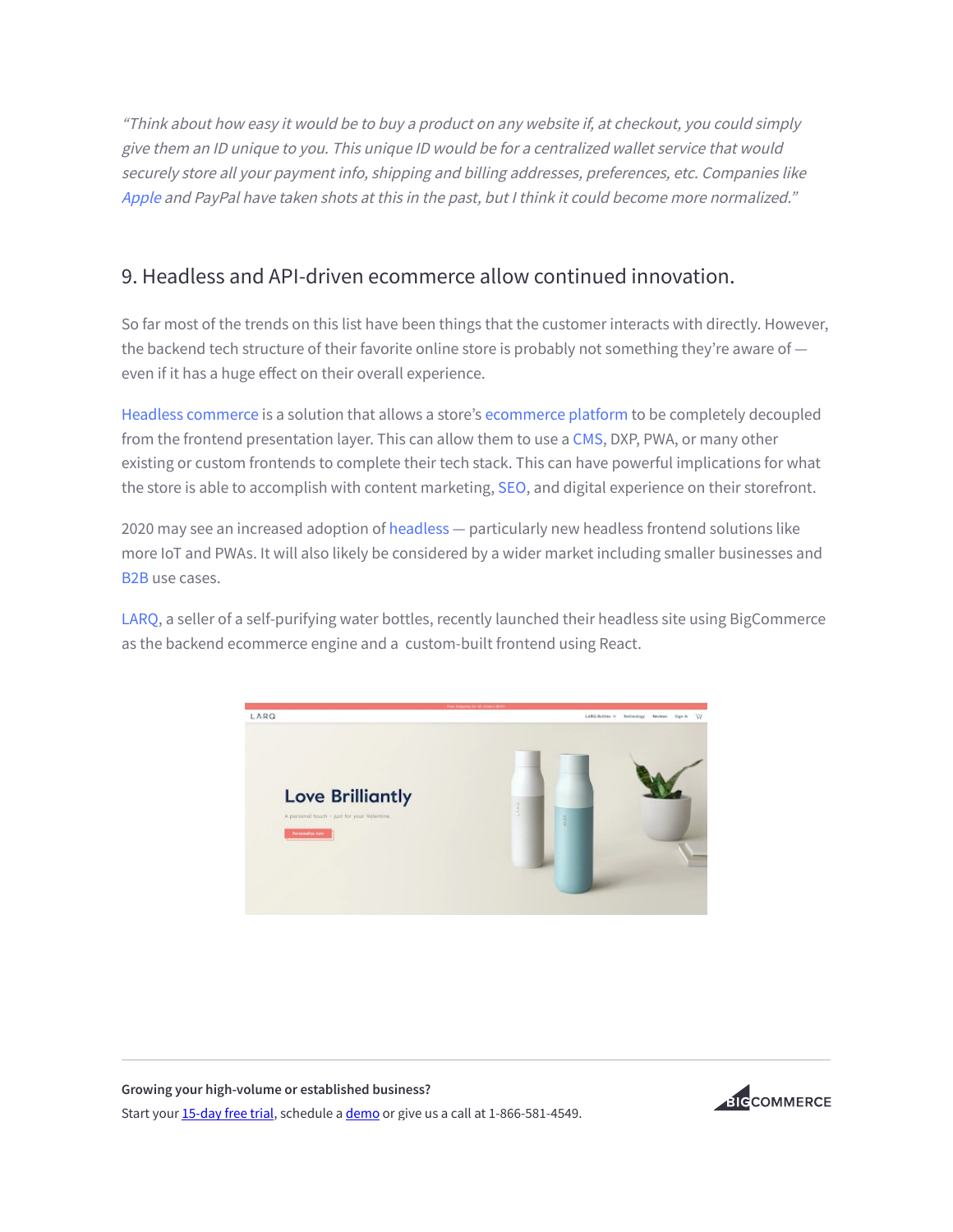LARQ Ecommerce Architect Antonio Kaleb explains: "With headless, we get more control over our content and customer journey through checkout. We had <sup>a</sup> multi-region need that was solved for with the headless BigCommerce solution, allowing us to combine all of our stores into one single domain, for which we have developed additional features."

#### 10. Customers respond to video.

In 2019, video was shown to increase conversion rates with 62% of [consumers](https://www.builderfly.com/5-reasons-ecommerce-product-videos-will-increase-sales) saying they watch [product](https://www.bigcommerce.com/blog/use-product-reviews-on-bigcommerce/) reviews before making a purchase. If you're not taking advantage of this already, 2020 could be a good year to start.

Streaming video on your homepage can also be an eye-catching way of drawing customers' attention. Zwift, a fitness app, uses video on their homepage to capture the excitement and energy of their product.



Ron Smith, Editor in Chief, The Digital [Outdoor](http://www.thedigitaloutdoorsman.com/) considers how video can be used to help educate customers:

"I see the use of podcasting and short video [content](https://www.bigcommerce.com/blog/product-video-marketing-examples/) to augment the opportunity for buyers to learn about how an ecommerce brand's products and services provide the solution to the opportunity, challenge or problem <sup>a</sup> buyer is looking to answer. With these two forms of content development comes the technology to micro track <sup>a</sup> viewer's engagement…"

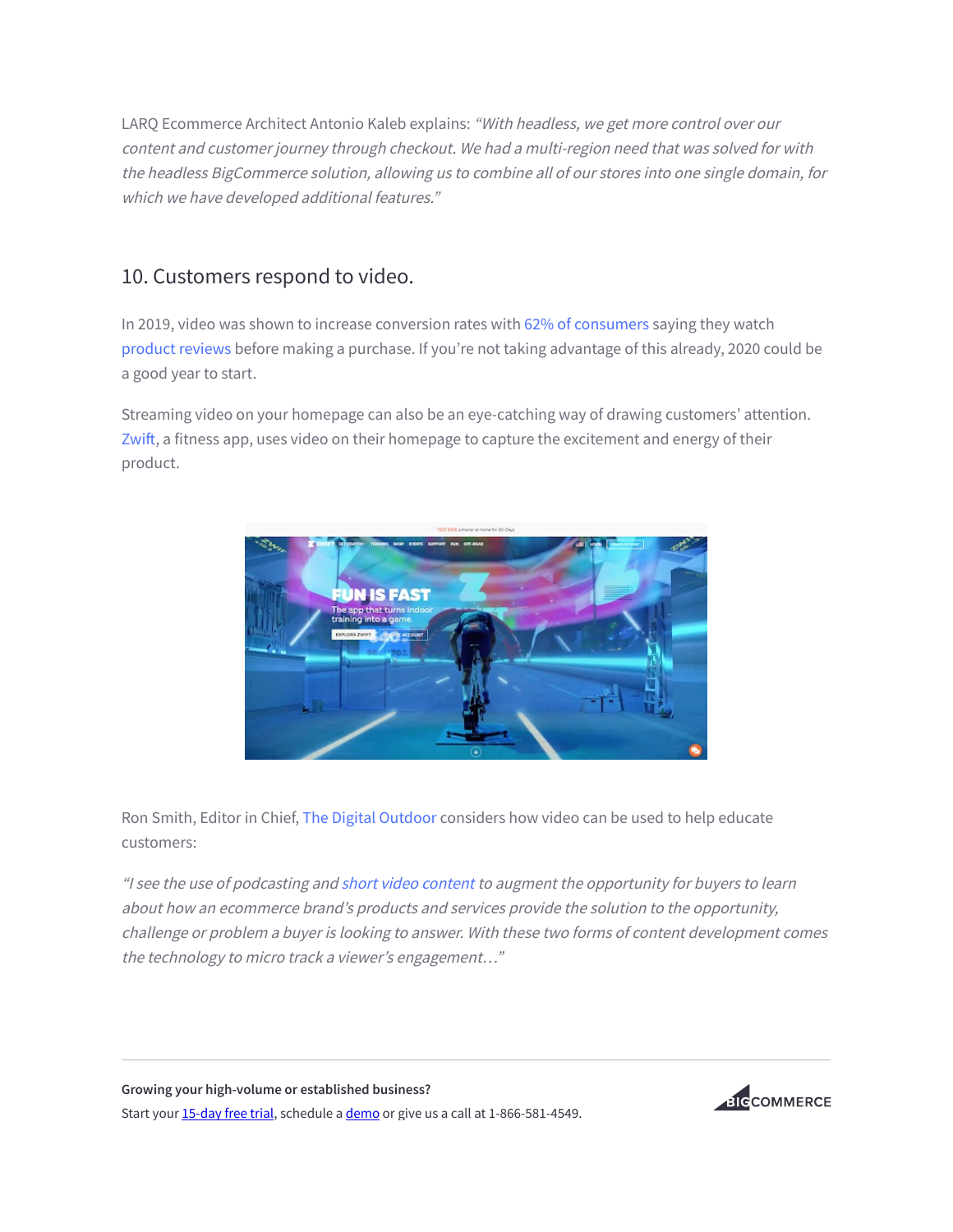Shane [Barker](http://shanebarker.com/blog) further emphasizes the importance:

"The importance of videos can't be understated. Videos can help you explain and showcase your products better than images ever can. You should consider adding videos of your products in your ecommerce store."

#### 11. Subscriptions keep customers coming back.

By 2020, we've come a long way from the fruit of the month club. Subscription plans have a number of advantages for retailers because they make it easier to predict fulfillment needs and allow you to maintain customers for a greater long term value.

Some experts caution that consumers are potentially growing more aware of the impact of multiple [subscription](https://www.bigcommerce.com/blog/subscription-websites/) services on their budgets, so they may be more choosy in the future. Retailers adopting this business model in the coming year will need to be cognizant about what makes their particular subscription a must have.

David Zimmerman, Director of eCommerce Solutions, [Kensium](https://www.kensiumsolutions.com/) still predicts that "more companies will offer subscription services or monthly payment options for larger purchases" in the coming year.

#### 12. Sustainability is becoming more important.

In what is hopefully not a passing trend, people are becoming more aware of the role their purchasing decisions have on the Earth's limited resources.

[Sustainability](https://www.bigcommerce.com/blog/sustainable-products/) is taking on a renewed importance for modern shoppers and brands are finding ways to weave that into their products, their fulfillment strategies, and their marketing. One [survey](https://www.nosto.com/blog/10-stats-consumers-sustainability-retail/) found that 50% of respondents wanted more sustainability in the fashion industry, and 75% wanted to see less [packaging](https://www.bigcommerce.com/blog/how-to-use-packaging-to-drive-new-business-and-repeat-customers/).

Brands that are improving their operations on behalf of the environment will have a robust impact on buying decisions. Some environmentally-friendly initiatives include:

- Biodegradable packaging
- Sourcing products from fair-trade organizations

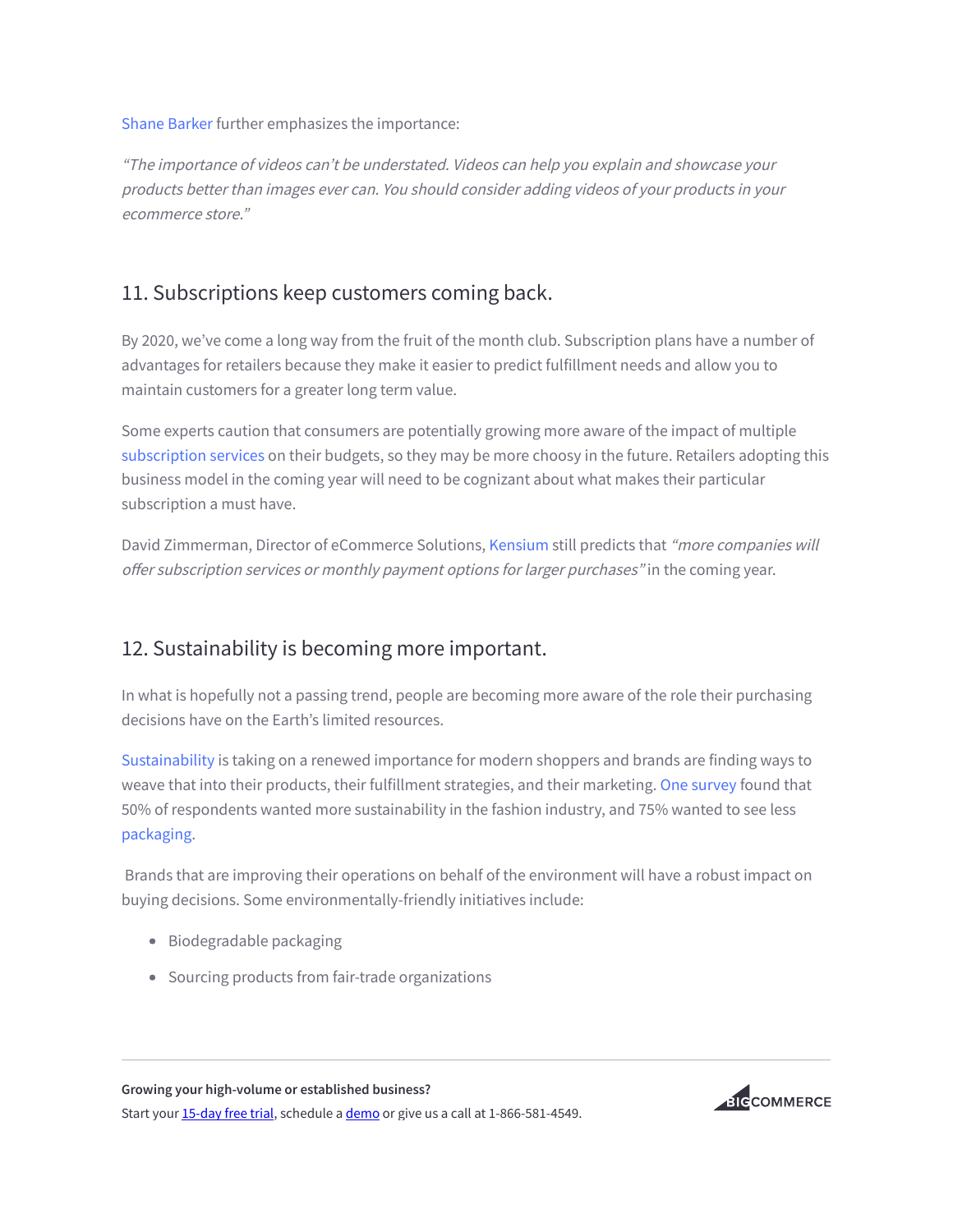- Going paperless
- Using recyclable supplies
- Conserving energy by demonstrating that your business uses LEDs, turns off all computers at EOD, employees work from home, etc.

[4ocean](https://4ocean.com/) has made this a fundamental part of their business model. They match the purchase of each bracelet or other product sold with the removal of waste from the world's oceans. They also use ecofriendly packaging from [EcoEnclose](https://www.bigcommerce.com/blog/eco-friendly-ecommerce/#becoming-a-cornerstone-of-eco-friendly-ecommerce) to ship their products.



Taking on more sustainable practices and making sure your customers are aware of them can be a good way to stay competitive in 2020.

### 13. Businesses should optimize digital strategy for conversion.

No matter what you sell, chances are you have some competitors. Staying ahead of them means not only getting more potential customers to your site but also converting them once they're there.

[Conversion](https://www.bigcommerce.com/blog/conversion-rate-optimization/) optimization is a growing concern in 2020 as businesses look to finetune their [product](https://www.websitebuilderexpert.com/designing-websites/ecommerce-product-page-design-part-1/) pages and make sure their products stand out across their multi-channel marketing avenues. This might include dynamic ads on Facebook, shopping ads on Google, or on-site digital [marketing](https://www.bigcommerce.com/blog/how-to-reach-the-right-audience-with-digital-marketing/) efforts.

Scott Ginsberg, Head of Content, Metric [Digital](https://www.metricdigital.com/) adds:

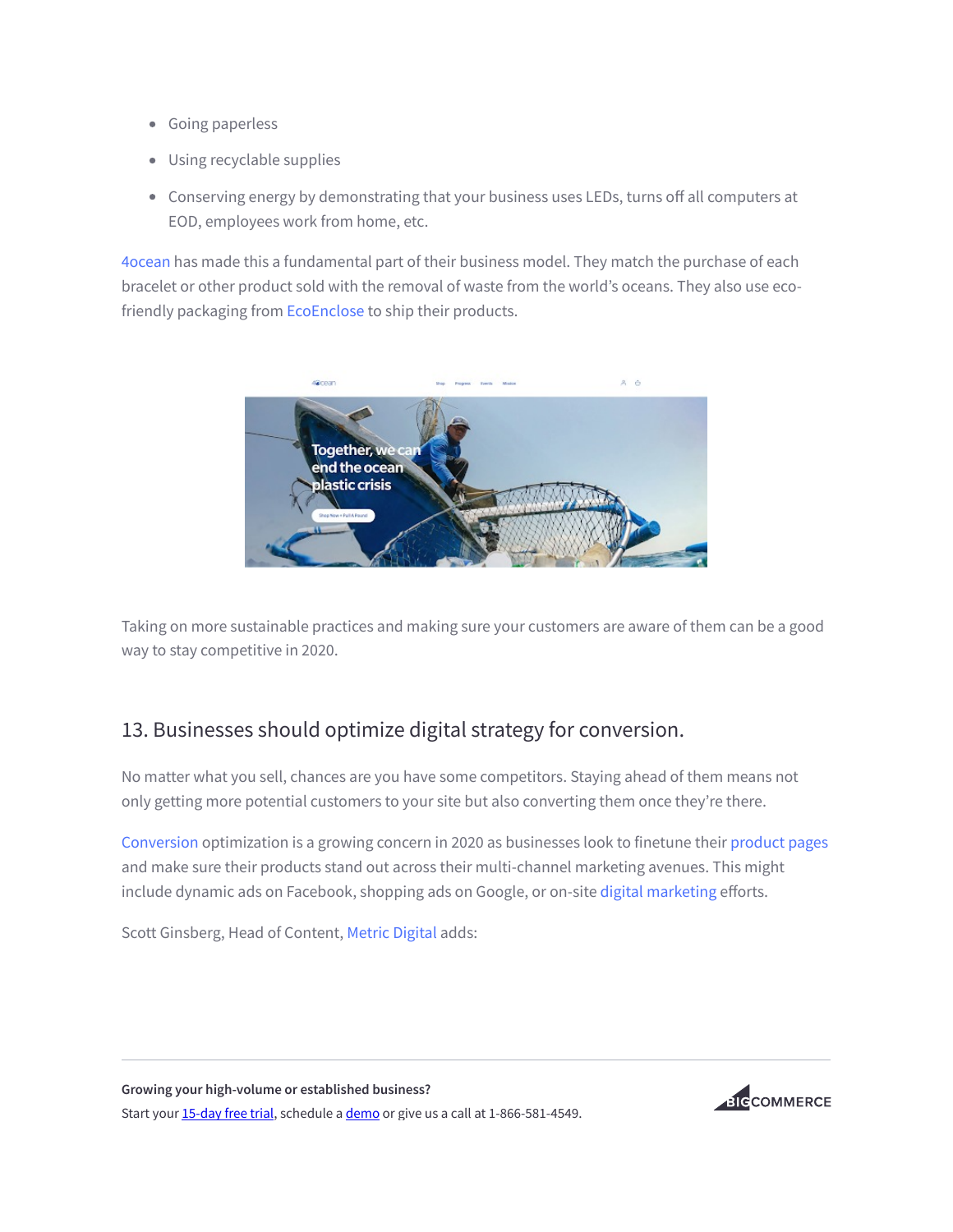"More and more brands are competing for the same eyes. Facebook's algorithm rewards video and motion-based creative that are more likely to hook your audience quickly. And customers are also more demanding, impatient and curious than ever before. Make sure you understand the ins and outs of Performance Ad Creative that doesn't only look cool, but also drives conversions. Using those channels intelligently is the best way to make sure your brand will be uniquely positioned to stand out in the continually changing digital marketing landscape."

#### 14. B2B is growing… and changing.

The global B2B market in ecommerce is moving solidly upward currently, and likely into the future. Global retail ecommerce sales for B2B are expected to reach \$1.1 trillion in 2021, according to data from [Statista.](https://www.statista.com/study/57731/b2b-e-commerce-in-the-united-states/)

As more B2B businesses move online and existing online businesses hone their offerings, one factor to take into account is the changing expectations of B2B buyers.

[Forrester](https://go.forrester.com/blogs/predictions-2020-b2b-marketing/) predicts that by 2020 almost half of all adults will be Millennials, which also means an increase in [Millennial](https://www.bigcommerce.com/blog/millennial-marketing/) B2B buyers. [Gen](https://www.bigcommerce.com/blog/gen-z-marketing/) Z is starting to enter the workforce as well. These audiences prefer a simpler, more self-serve user experience that allows them to research and get the information they need without talking to salespeople.

B2B [ecommerce](https://www.silksoftware.com/) brands are working to meet these needs. Connie Wong, Marketing Manager, Silk Software, talks about this transition:

"The days of orders needing to be placed through fax order forms or phone calls only are shrinking. More and more businesses are beginning to see the value in servicing their customers online. By automating these tasks through their ecommerce site, teams are moving away from spending the bulk of their time on processing order entries from email spreadsheets or hard copy forms. Instead, they are shifting their focus towards what matters most: engaging with customers, providing them with an excellent customer experience, and establishing ongoing client relationships."

Find more B2B specific trends here.

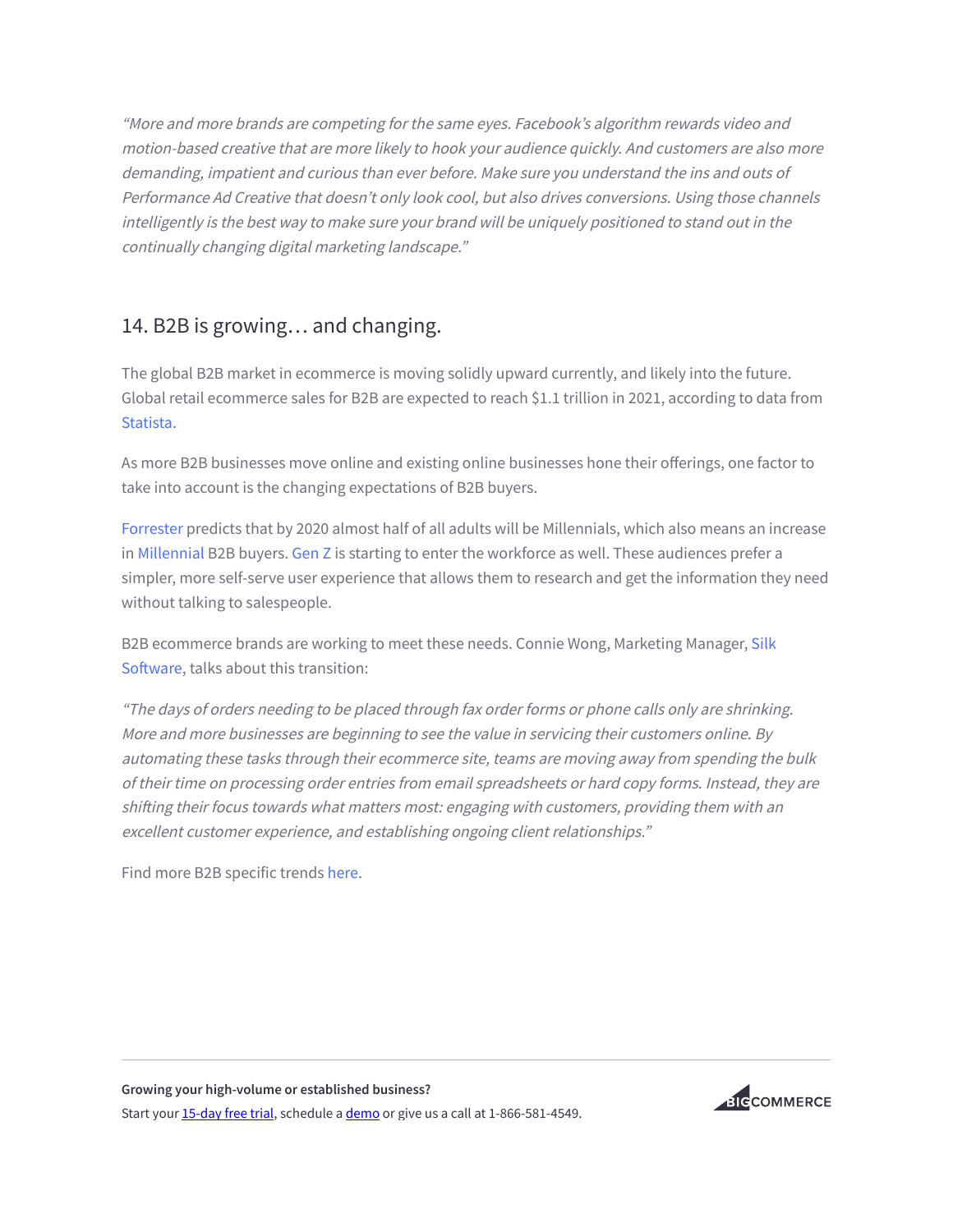## Weighing Your Options: Deciding If a Trend Makes Sense for Your Business

The list above are some of the top ecommerce trends that we think will be driving and/or affecting ecommerce and retail in the coming year. However, does that mean that you need to jump on the bandwagon of every trend?

Not every trend is the right fit for every business. While some will provide a huge value-add, others might be out of touch with your particular audience or might be too costly to implement for your business to maintain a reasonable ROI.

Knowing what trends will be a good fit for you will often come down most to knowing your own customers, vertical, and competitors backwards and forwards. You can then make informed decisions on what makes sense to move forward with. Here are a few other thoughts:

#### 1. Keep track of industry influencers and publications.

You're on the BigCommerce blog already, which is a great source for news, how-tos, and thought leadership in ecommerce and [retail](https://www.bigcommerce.com/blog/omni-channel-retail/). Here are a few other [ideas](https://www.bigcommerce.com/blog/ecommerce-news/) for places to keep up with ecommerce at large.

You will also want to keep current on industry news in your particular vertical, be it fashion, home goods, B2B, etc. Knowing what is happening and what is gaining traction will keep you from being le behind.

#### 2. Absorb up-to-date industry research and trends reports.

In the same vein as the above, keeping current on the latest trends reports, not only for the ecommerce industry, but for your vertical, will help you stay ahead of the curve.

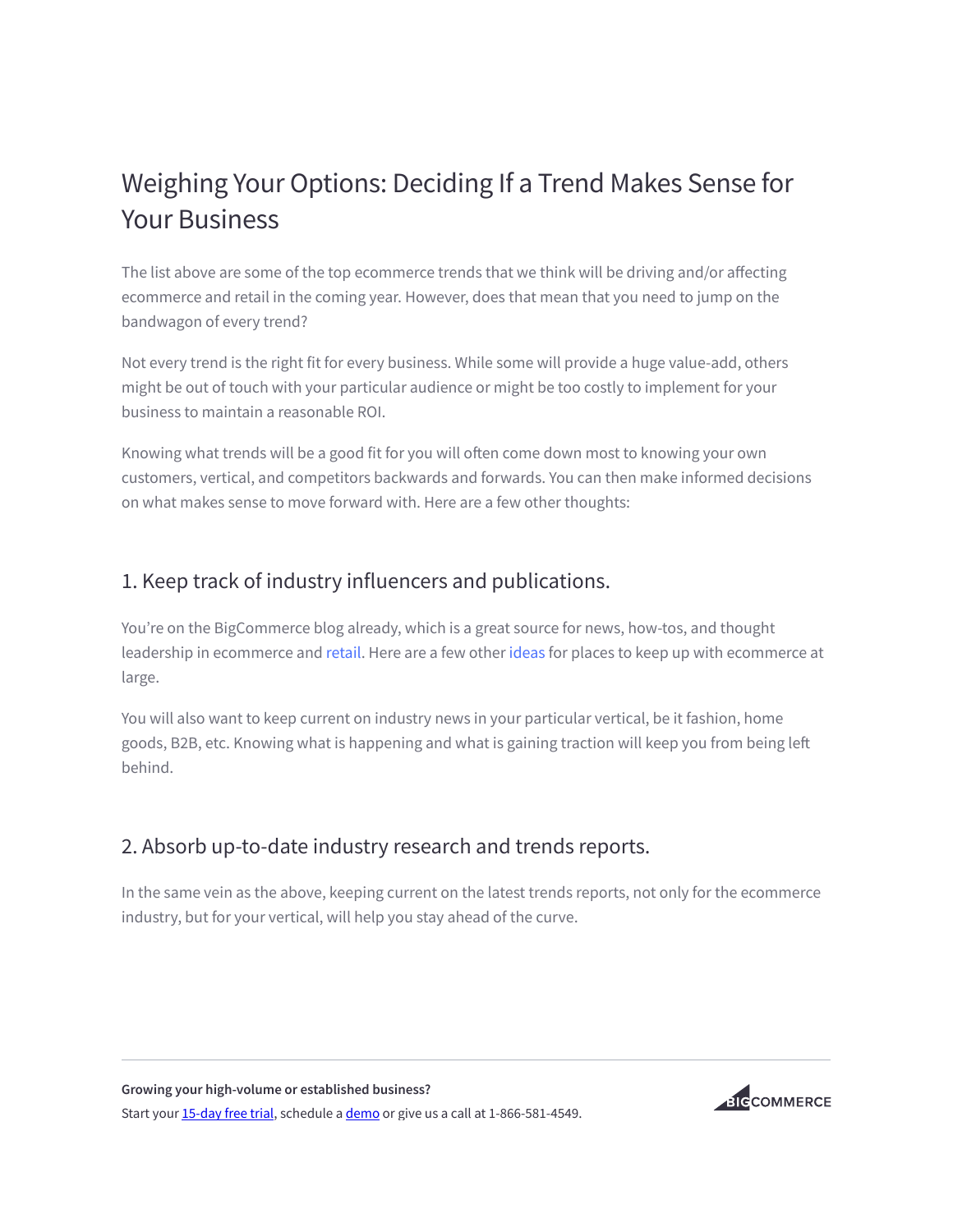### 3. Make the most of digital tools and analytics to assess your customers' behaviors.

You may have noted that several of the trends above rely on understanding your customers and being able to speak directly to their needs. That, of course, takes data and following their behavior to understand what they most want.

#### 4. Get feedback from your customers.

Of course, observing what your customers buy and what pages they visit is only part of the picture. Hearing from your customers directly, either through reviews or post-purchase surveys, can give you powerful insights into how you can improve your store.

#### 5. Observe your competitors.

Are your competitors trying anything innovative recently? If so, are there things that seem to be working for them that you might replicate? Or are there ideas that might resonate with your customer base and help set you apart?